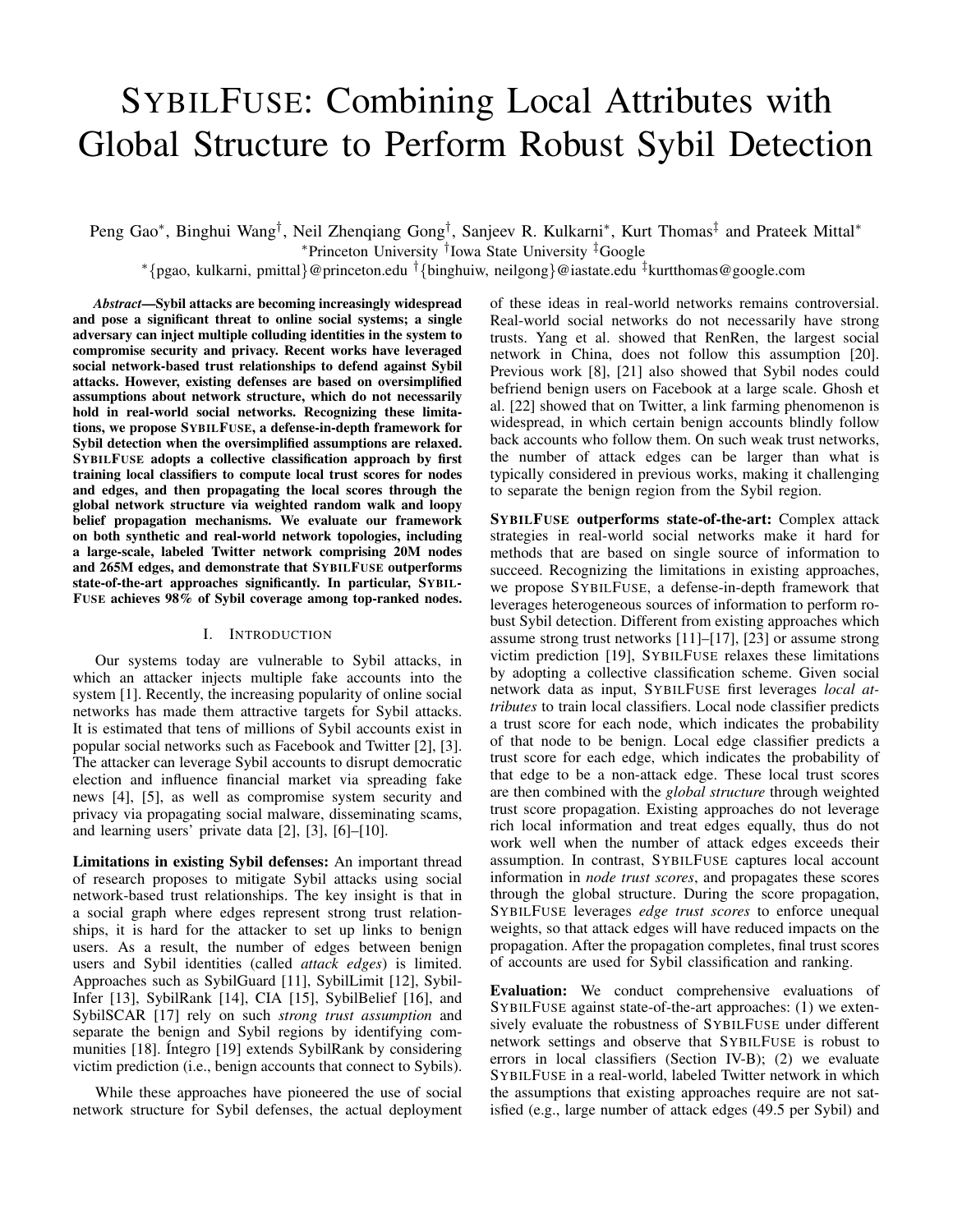

Fig. 1: Sybil attack scenario

victims (75.4% of benign nodes)). We observe that SYBIL-FUSE outperforms state-of-the-art approaches significantly in Sybil ranking and achieves 98% of Sybil coverage among topranked nodes (Section V-D); (3) we evaluate SYBILFUSE in a real-world, large-scale, labeled Twitter network comprising over 20 million nodes and 256 million edges. We observe that SYBILFUSE outperforms state-of-the-art approaches significantly in both AUC and Sybil ranking (Section VI-D).

## II. BACKGROUND AND RELATED WORK

#### *A. Sybil Attack Scenario*

Consider a network topology  $G = (V, E)$ , comprising a set V of nodes (i.e., user accounts) and a set E of edges (i.e., friendship relationships). To model real-world social networks, graph G can be either directed or undirected. A directed graph models the follower-following topology (e.g., Twitter), in which  $(u, v) \in E$  denotes that u follows v. An undirected graph models the mutual relationship topology (e.g., Facebook), in which  $(u, v) \in E$  is equivalent to  $(v, u) \in E$ .

Fig. 1 shows the *Sybil attack* scenario, in which every node  $v \in V$  is associated with a label that indicates its identity to be *benign* or *Sybil*. We denote the subnetwork containing all benign nodes to be the benign region, and denote the subnetwork containing all Sybil nodes to be the Sybil region. The edges that connect the two regions are called *attack edges*. Following the established convention in the literature, we do not impose any constraints on the size or the shape of the Sybil region. The attacker can create an unlimited number of Sybil nodes and set up edges between them arbitrarily. The main goal of Sybil defense research is to design a mechanism to detect as many Sybil nodes as possible, while minimizing the number of benign nodes that are misdetected.

# *B. Limitations in State-of-the-art Sybil Defenses*

Local attribute-based approaches: Local attribute-based approaches seek to detect Sybil accounts by analyzing local account attributes (e.g., posts, status updates, connections). These approaches span a large category of schemes, including blacklisting [24], whitelisting [25], URL filtering [7], as well as various machine learning methods, such as Bayesian reasoning, Support Vector Machines, and clustering [26]–[28]. A fundamental limitation in these approaches is that Sybils can easily evade the detection by mimicking the local behaviors of benign users via manipulating their profiles and connections.

Global structure-based approaches: Recognizing the limitations in local attribute-based approaches, global structurebased approaches seek to exploit the global graph-theoretic differences between the benign region and the Sybil region. Most global structure-based approaches leverage either *random walks* or *loopy belief propagation*. For instance, random walk based approaches include SybilGuard [11], Sybil-Limit [12], SybilInfer [13], SybilRank [14], CIA [15], and SybilWalk [23]. Íntegro [19] extends SybilRank by incorporating victim prediction (i.e., benign accounts that connect to Sybils) in random walks. Loopy belief propagation based approaches include SybilBelief [16] and GANG [29]. Fu et al. [30] extended SybilBelief via considering user carefulness at establishing social relationships. Wang et al. [17] proposed a local rule based framework to unify random walk based and loopy belief propagation based approaches. Based on the framework, they further proposed SybilSCAR, which can be viewed as an optimized version of SybilBelief.

Research has shown that [11]–[17], [23] assume a *strong trust network*, where the number of attack edges is limited [18]. [11], [12] further assume that the benign region is fast mixing [31], which presumes the existence of a wellconnected, giant community structure of benign users. However, these assumptions oversimplify the network structure and may not hold well on certain real-world social networks. First, real-world social networks do not necessarily have strong trusts. Yang et al. showed that RenRen, the largest social network in China, does not follow this assumption [20]. Previous work [8], [21] also showed that Sybil nodes could befriend benign users on Facebook at a large scale. Ghosh et al. [22] showed that on Twitter, a link farming phenomenon is widespread, in which certain benign accounts blindly follow back accounts who follow them. On such weak trust networks, the number of attack edges can be larger than what is typically considered in previous works, making it challenging to separate the benign region from the Sybil region. Second, benign users tend to form multiple small communities [18] driven by different purposes (e.g., geographical location, education, and career), which introduces a longer mixing time than the theoretical anticipated value [31]. Third, although Integro does not directly require a small number of attack edges, it relies on strong assumptions that the number of victims is small and that the victims are accurately predicted, which may not hold on real-world social networks like Twitter (Section V-A).

## III. THE SYBILFUSE FRAMEWORK

Complex attack strategies in real-world social networks make it hard for methods that are based on single source of information to succeed. Recognizing the limitations in existing approaches, we propose SYBILFUSE, a defense-indepth framework that leverages heterogeneous sources of information to perform robust Sybil detection. Different from existing approaches which only leverage local attribute information [7], [24]–[28], only leverage global structure information [11]–[17], [23], or assume strong victim prediction [19], SYBILFUSE combines local attributes with global structure by adopting a collective classification scheme.

#### *A. Framework Overview*

Fig. 2 shows the SYBILFUSE framework. Given social network data as input, SYBILFUSE first samples training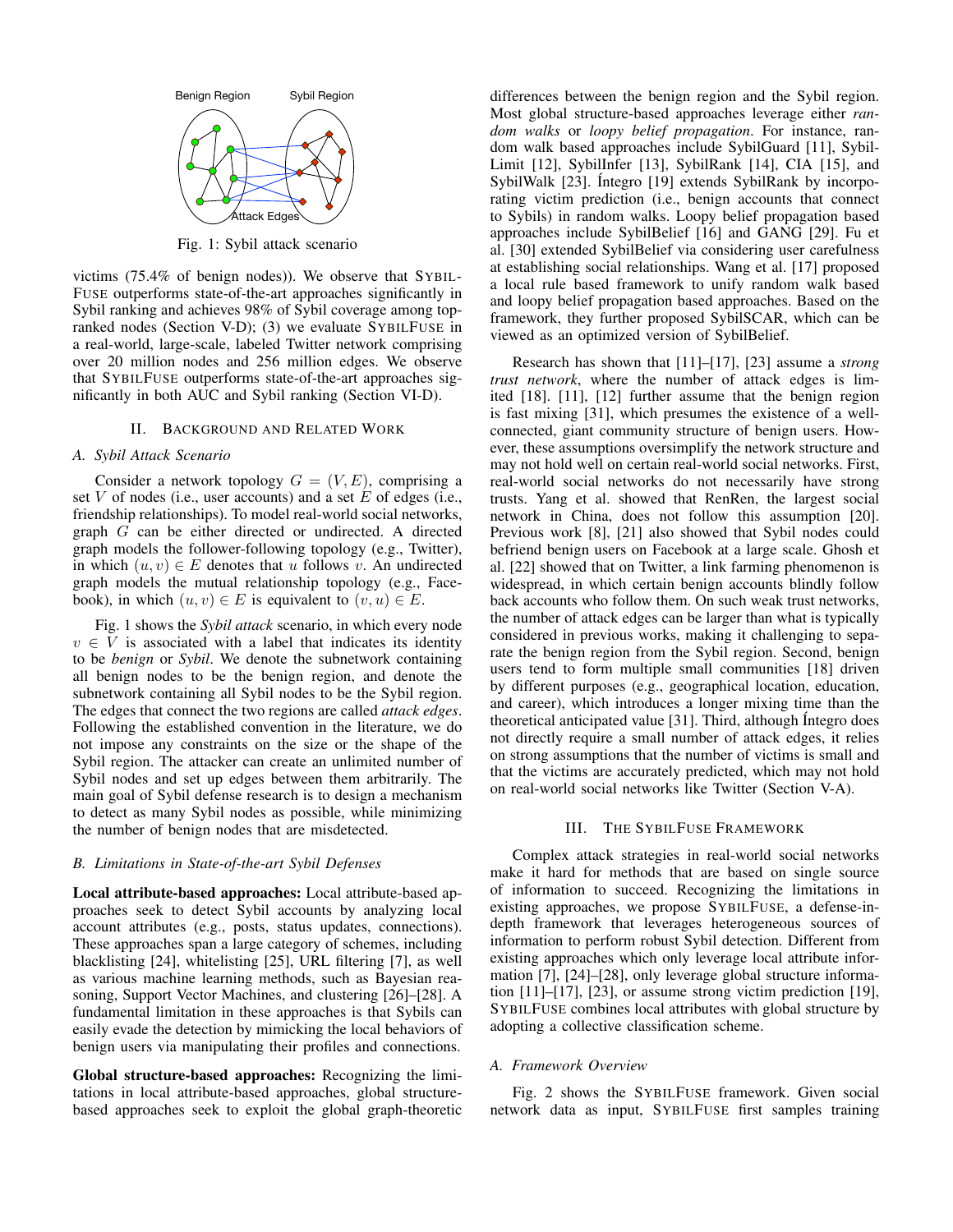

Fig. 2: The SYBILFUSE framework

data and leverages discriminative local attributes (structural or content) to train local classifiers. Local node classifier predicts a trust score for each node, which indicates the probability of that node to be benign. Local edge classifier predicts a trust score for each edge, which indicates the probability of that edge to be a non-attack edge. These local scores are then combined with the global structure through weighted trust score propagation. Existing approaches [11]–[16] do not leverage rich local information (i.e., these approaches propagate manually-set scores from a limited set of labeled seeds) and treat edges equally, thus do not work well when the number of attack edges exceeds their assumptions. In contrast, SYBILFUSE captures local account information in node trust scores, and propagates these scores through the global structure. SYBILFUSE furthermore leverages edge trust scores to enforce unequal weights for the propagation, so that attack edges will have reduced impacts. Final node scores after propagation are used for Sybil account prediction and ranking.

## *B. Local Trust Score Computation*

Given a social graph  $G = (V, E)$ , we denote the trust score of node  $v \in V$  by  $S_v$ , which quantifies the probability that v is benign. We denote the trust score of edge  $(u, v) \in E$  by  $S_{u,v}$ , which quantifies the probability that node u and node v take the same label (i.e., homophily strength). To compute  $S_v$ , we leverage local node attributes (e.g., degree, local clustering coefficient, profile) and train a machine learning classifier that outputs probabilistic estimates (e.g., SVM, logistic regression). To compute  $S_{u,v}$ , we similarly build an edge classifier. In addition, we can measure the similarity between node  $u$ and  $v$  using various metrics (e.g., Cosine, Jaccard, Adamic-Adar [32]). The insight is that in social networks where homophily exists, connected benign nodes tend to be similar and Sybils might be different from their targeted benign nodes. As a result, attack edges tend to have low similarity scores. Note that in practice, we restrict  $S_v$  and  $S_{u,v}$  to be within range [0.1, 0.9] through normalization, since scoring zero would invalidate our weighted score propagation.

## *C. Weighted Trust Score Propagation*

Score propagation is done through either weighted random walk or weighted loopy belief propagation.

**Weighted random walk:** Let  $S^{(i)}(v)$  denote the score of node  $v$  after  $i$ -th power iteration. First, we set the initial score of every node (excluding the training data) to be the predicted local node trust score from the local node classifier:

$$
S^{(0)}(v) = S_v \tag{1}
$$

For nodes that belong to the training data, we set score 0.9 to the benign nodes and score 0.1 to the Sybil nodes.

Next, we set the weight of every edge to be the predicted local edge trust score from the local edge classifier, and start weighted random walk using the following update equation:

$$
S^{(i)}(v) = \sum_{(u,v)\in E} S^{(i-1)}(u) \frac{S_{u,v}}{\sum_{(u,w)\in E} S_{u,w}}
$$
 (2)

Hence, u will distribute more of its round  $i - 1$  trust to a close friend v (i.e.,  $S_{u,v}$  is high) rather than an unfamiliar connection  $w$ . In this way, attack edges that have low trust scores will have reduced impacts on the propagation. After  $d = O(\log n)$  steps of power iteration (i.e., early termination), where  $n$  is the number of nodes, we obtain the final score:

$$
S_v^F = S^{(d)}(v) \tag{3}
$$

Weighted loopy belief propagation: We model the graph G as a pairwise Markov Random Field (MRF) [33]. For each node  $v$ , we associate it with a binary random variable  $X_v \in \{1, -1\}$  that represents its label  $(X_v = 1)$  for benign and  $X_v = -1$  for Sybil). To quantify the probability of a collection of nodes jointly taking a set of labels, we introduce *node potential function*  $\psi_v(X_v)$  for node v and *edge potential function*  $\psi_{u,v}(X_u, X_v)$  for edge  $(u, v)$ , and initialize them using our predicted trust scores from local classifiers:

$$
\psi_v(X_v) = \begin{cases} S_v & \text{if } X_v = 1 \\ 1 - S_v & \text{if } X_v = -1 \end{cases}
$$
\n(4)

$$
\psi_{u,v}(X_u, X_v) = \begin{cases} S_{u,v} & \text{if } X_u X_v = 1\\ 1 - S_{u,v} & \text{if } X_u X_v = -1 \end{cases}
$$
 (5)

Given a pairwise MRF  $(G, \Psi)$ , we propagate local trust scores through the global structure using Loopy Belief Propagation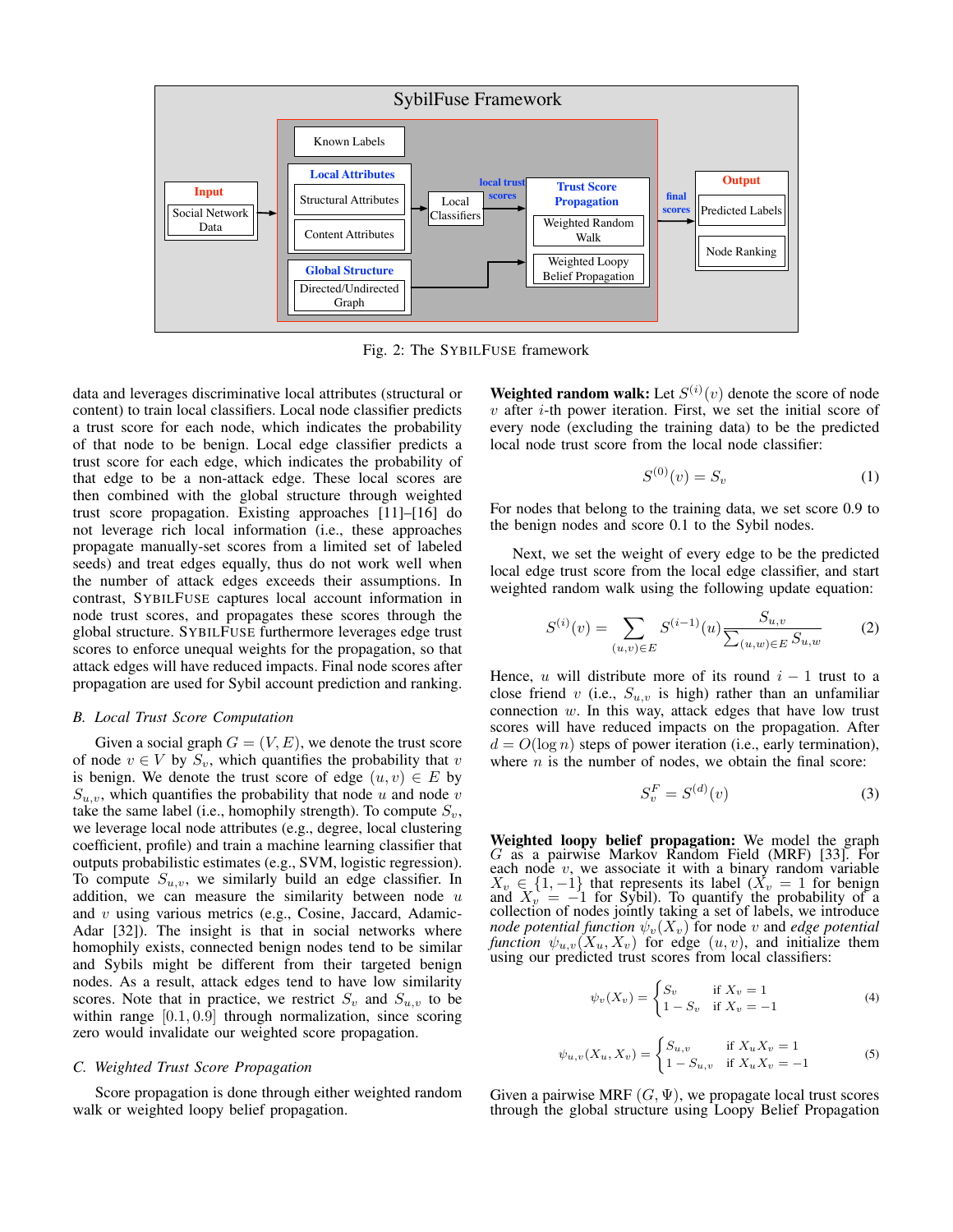(LBP) [34] with the following message update function:

$$
m_{u \to v}(X_v)
$$
  
= 
$$
\sum_{X_u} \left( \psi_u(X_u) \psi_{u,v}(X_u, X_v) \prod_{s \in Neighbors(u) \setminus v} m_{s \to u}(X_s) \right)
$$
 (6)

where  $m_{u\to v}(X_v)$  is initially set to 1 for all edges  $u \to v$ . Note that edge potentials enforce unequal contribution of edges to the propagation. After  $d = 5 \sim 10$  rounds of iteration (we validated this empirically), we obtain the belief score of node v with label  $X_v = x_v$ :

$$
bel_v(X_v = x_v) \propto \psi_v(X_v = x_v) \prod_{u \in Neighbors(v)} m_{u \to v}(X_v = x_v) \tag{7}
$$

We then normalize  $bel_v(X_v = 1)$  to obtain the final score:

$$
S_v^F = \frac{bel_v(X_v = 1)}{bel_v(X_v = 1) + bel_v(X_v = -1)}
$$
(8)

Computational complexity: The complexity of weighted random walk and weighted LBP is both  $O(md)$ , where m is the number of edges and  $d$  is the number of iterations (recall that  $d = O(\log n)$  for weighted random walk and  $d = 5 \sim 10$ for weighted LBP). For sparse networks,  $O(md) = O(nd)$ . Thus, the total computational cost is the addition of execution time of local classifier training and prediction, and that of random walk/LBP. In practice, local classifier can be trained offline and efficient implementations like *LIBSVM* [35] exist. Besides, random walk and LBP are easily parallelizable, which further speeds up the execution.

## *D. Sybil Account Prediction and Ranking*

**Sybil account prediction:** For a node  $v$ , we predict its label  $L_v$  by comparing its final score  $S_v^F$  with a threshold value:

$$
L_v = sign(S_v^F - threshold)
$$
\n(9)

where  $L_v = 1$  indicates a benign label and  $L_v = -1$ indicates a Sybil label. The threshold value can be obtained by conducting cross-validation on the training data.

Sybil ranking: We can also surface Sybil accounts by ranking all nodes in an ascending order of their final scores. Sybils with low scores will be ranked upfront. Security analysts can then go through the list and surface Sybil accounts manually.

#### IV. ROBUSTNESS EVALUATION

We evaluate the robustness of SYBILFUSE against different network structures and different levels of local classifier errors.

## *A. Evaluation Setup*

Network generation: We adopt a similar experimental setting as [16], in which we use Preferential Attachment [36] model to generate both the benign region and Sybil region, and randomly add attack edges between the two regions. In the basic setup, the network consists of 1,000 benign nodes and 500 Sybil nodes. The average degree of the two regions is 10. The number of attack edges is 1,000.

We simulate local trust scores from local classifiers by taking random samples in  $[0.1, 0.9]$  with certain false positive rates and false negative rates (0.5 as threshold). We study the performance of SYBILFUSE under three factors: (1) different levels of errors in local classifiers, (2) different number of attack edges, and (3) different number of Sybil nodes. When we study one factor, we fix the other factors to be the same as the basic setup and only vary the studied one.

Evaluation metrics: We measure the accuracy and the Area Under the Receiver Operating Characteristic (ROC) Curve (AUC) [37] of SYBILFUSE with weighted random walk (*SF-RW*) and SYBILFUSE with weighted LBP (*SF-LBP*). Given the ranking of scores of all nodes from the smallest to the largest, AUC measures the the probability that a randomly selected Sybil nodes ranks higher than a randomly selected benign node. A higher AUC indicates better Sybil ranking performance. For *SF-LBP*, we use a natural threshold 0.5 to compute accuracy. For *SF-RW*, we do not compute accuracy since the final scores of random walk-based approaches (e.g., [14], [15]) are typically very low due to the nature of score distribution and finding a proper threshold is hard.

#### *B. Evaluation Results*

Fig. 3 shows the accuracy and AUC of SYBILFUSE with local node trust scores. We set the edge trust scores to be the default value 0.9 to model homophily. For (a), we vary the FPR and FNR of local node classifier from 0 to 0.4 (i.e., from perfect local classifier to better than random guess). For (b) and (c), we set FPR and FNR to be 0.3 (i.e., noisy local classifier) and vary the number of attack edges & the number of Sybil nodes. Fig. 4 shows the accuracy and AUC of SYBILFUSE with local edge trust scores. We randomly sample 1 benign node and 1 Sybil node as trusted seeds, and set their node trust scores to be 0.9 and 0.1, correspondingly. For the rest of nodes, we set their scores to be the default value 0.5.

We observe that: (1) when  $FPR = FNR \leq 0.3$ , SF-*RW* and *SF-LBP* achieve > 0.98 accuracy and AUC under all evaluated network settings given local node trust scores, and achieve  $> 0.92$  accuracy and AUC given local edge trust scores; (2) the performance of both *SF-RW* and *SF-LBP* improves under more accurate local classifiers, less number of attack edges, and more number of Sybil nodes; (3) *SF-LBP* performs better than *SF-RW* in all settings.

## V. LABELED TWITTER EVALUATION

We evaluate SYBILFUSE against state-of-the-art approaches in a real-world, labeled Twitter network. We demonstrate that by combining local attributes with global structure, SYBILFUSE outperforms state-of-the-art significantly.

#### *A. Network Preprocessing and Measurement*

The original directed network was obtained from [15]. Since it is easy for the attacker to manipulate one-way directed edges, we followed the established convention [14]–[17], [19] and preprocessed it to an undirected network by retaining an undirected edge if both directions exist.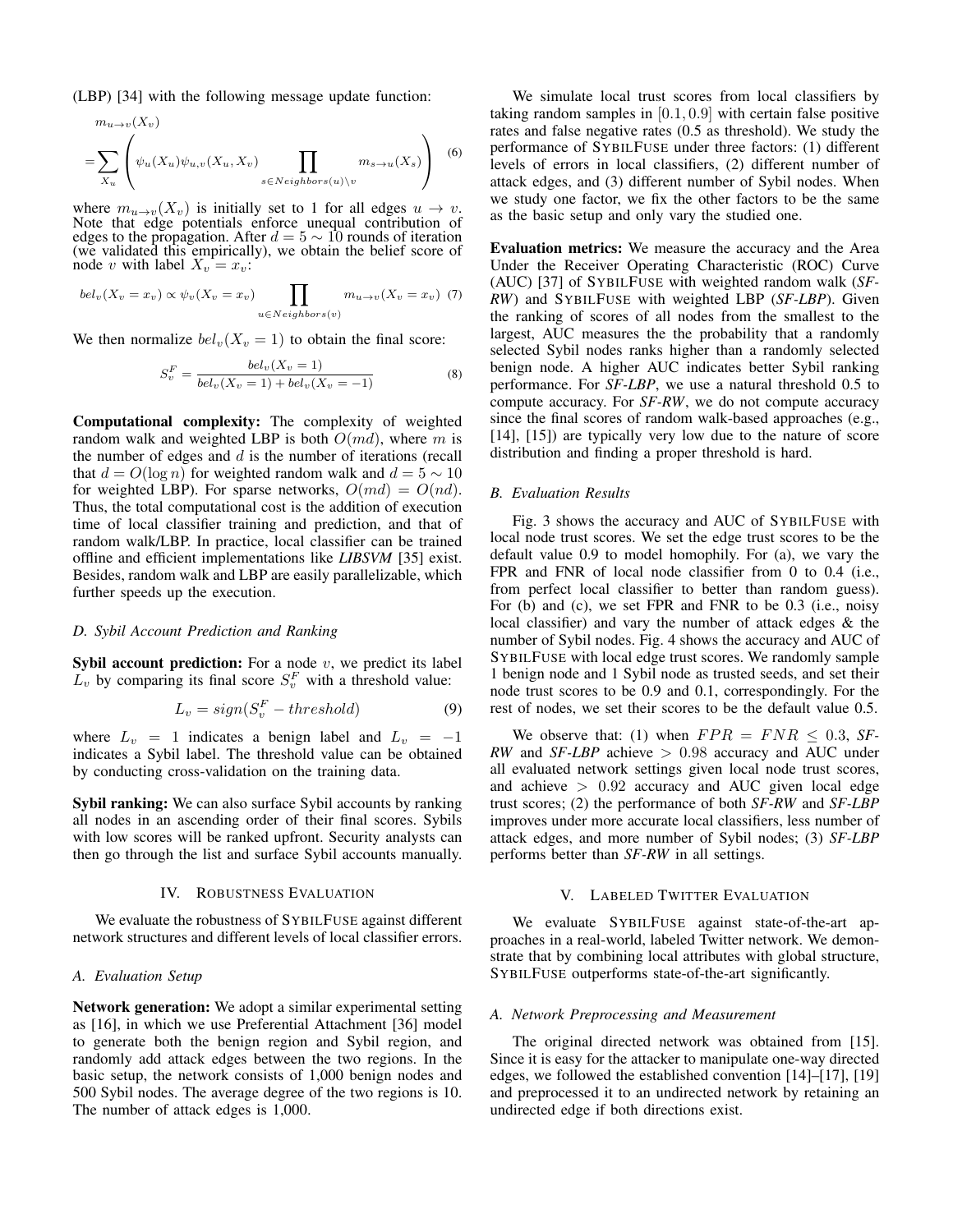

Fig. 3: Accuracy and AUC of SYBILFUSE with weighted random walk (*SF-RW*) and weighted loopy belief propagation (*SF-LBP*) given local node trust scores. For (a), we vary FPR=FNR of local node classifiers. For (b) and (c), we fix FPR=FNR=0.3.



Fig. 4: Accuracy and AUC of SYBILFUSE with weighted random walk (*SF-RW*) and weighted loopy belief propagation (*SF-LBP*) given local edge trust scores. For (a), we vary FPR=FNR of local edge classifiers. For (b) and (c), we fix FPR=FNR=0.3.

After preprocessing, the network consists of 8,167 nodes and 54,146 edges, with verified 7,358 benign nodes and 809 Sybil nodes. We observe that: (1) Sybil nodes emit a large number of attack edges (40,010), with 49.5 attack edges on average per Sybil; (2) 53.4% of Sybils are isolated (i.e., they only connect to benign nodes). These isolated Sybils emit 37.0% of attack edges. In addition, 41.2% of Sybils form a largest connected component (emitting 42.8% of attack edges),

and 5.4% of Sybils form several small connected groups (emitting 20.2% of attack edges); (3) the number of victims is large (5,546; 75.4% of benign nodes). Thus, the benign region and the Sybil region can hardly be viewed as separate communities, and the assumptions that existing approaches require (Section II-B) are not satisfied. As we will show in Section V-D, existing approaches [14]–[17], [19] have limited performance on this network.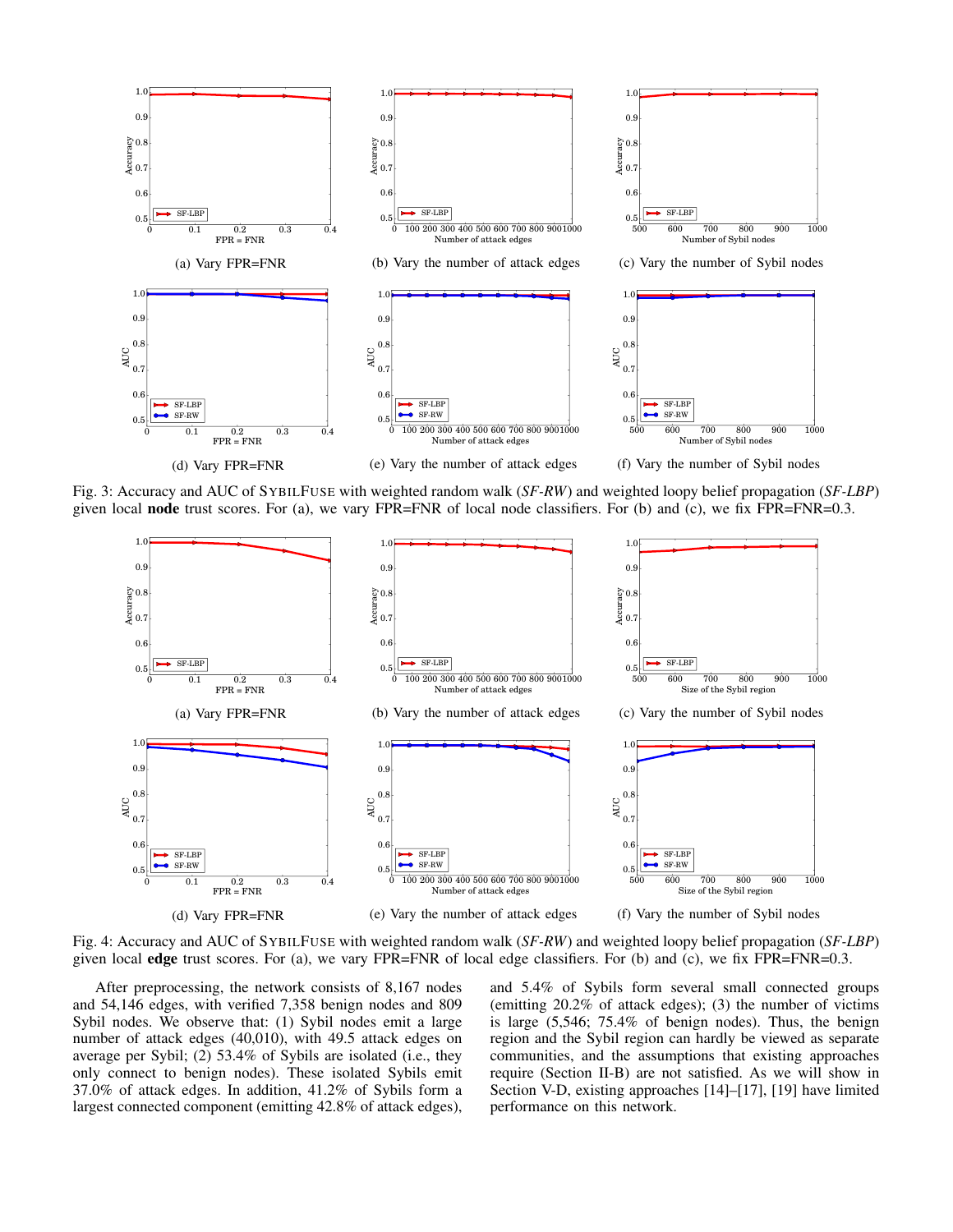

(a) Random walk-based approaches

(b) LBP-based approaches and ensemble methods

Fig. 5: Fraction of Sybils among top K nodes of all evaluated approaches. We observe that *SF-LBP* has the best ranking performance among all approaches and achieves > 98% Sybil ranking up to top 400 nodes.

## *B. Local Trust Score Computation*

Feature extraction: We extract three discriminative node features from the original directed network, and map these features to the corresponding nodes in the undirected network. Since extracting discriminative edge features from this dataset is difficult, we set local edge scores to be 0.9 by default to model homophily.

- Incoming requests accepted ratio:  $Req_{in}(v)$  =  $\frac{|In(v) \cap Out(v)|}{|In(v) \cap Out(v)|}$  where  $In(v)$  (Out(v)) represents the  $\frac{[V] \cup Out(v)]}{[In(v)]}$ , where  $In(v)$   $(Out(v))$  represents the set of all incoming (outgoing) edges of  $v$ . The insight is that Sybils are more likely to accept incoming requests than benign users in order to quickly propagate spam, resulting in a higher  $Req<sub>in</sub>$ . Since the dataset only contains structural information, we use in-degree & out-degree to model the ratio.
- Outgoing requests accepted ratio:  $Req_{out}(v)$  =  $|In(v) \cap Out(v)|$  $\frac{|v|||Out(v)|}{|Out(v)|}$ . The insight is that Sybils are less reliable than benign users and hence their outgoing friend requests are less likely to be accepted, resulting in a lower  $Reg_{out}$ .
- Local clustering coefficient:  $CC(v)$  $\frac{|\{(i,j):i,j\in Nei(v),(i,j)\in E\}|}{|Nei(v)|(|Nei(v)|-1)}$ , where  $Nei(v)$  represents the set of neighbors of  $v$ . The insight is that benign users often have well-connected social cliques, and users in such cliques are often friends, resulting in to a high CC.

Training a SVM classifier: We randomly sample 50 benign nodes and 50 Sybil nodes as the training set, and train a SVM classifier with RBF kernel using *LIBSVM* [35]. We then output probabilistic estimates as local node scores. Note that we extract these features and adopt the SVM classifier in particular for this Twitter network. The system administrator is free to explore other features and classifiers under the overall SYBILFUSE framework.

#### *C. Evaluated Approaches*

For SYBILFUSE, we propagate local scores through weighted random walk (*SF-RW*) and weighted loopy belief propagation (*SF-LBP*). We also evaluate the following existing approaches: (1) local node classification: *SVM*; (2) global structure-based approaches: SybilRank (*SR*), CIA (*CIA*), SybilBelief (*SB*), SybilSCAR (*SS*), ´Integro (*INT*), ´Integro with perfect victim prediction (*INT-PF*). We use the same training data as propagation seeds. For *INT*, we further sample 50 victims and 50 non-victims to learn a victim predictor based on Random Forest algorithm [19]. For *INT-PF*, we model a perfect victim predictor by setting the probability score of each victim to be 1 and the score of each non-victim to be 0; (3) ensemble approaches: *EnC-SR*, *EnC-CIA*, *EnC-SB*, *EnC-SS*. We combine the scores from SVM classifier with the scores from structure-based approaches in a standard voting scheme; (4) random guess: *RG*.

#### *D. Evaluation Results*

Sybil ranking performance: Following the established convention [14], [16], [17], [19], we evaluate the *ranking performance* of the compared approaches by ranking all nodes in an ascending order of their final scores. A more effective approach will rank more Sybil nodes upfront.

Fig. 5 shows the fraction of Sybils among top K nodes. We observe that: (1) *SF-RW* has the best performance among all random walk-based approaches. Specifically, the average improvement of *SF-RW* w.r.t. *SR*, *CIA*, and *INT* is 44.8%, 16.2%, and 54.3%, respectively (the improvement of A w.r.t. B is computed as  $A - B$ , where A and B represent the fraction of Sybils); (2) *SF-LBP* has the best performance among all evaluated approaches. Specifically, the average improvement of *SF-LBP* w.r.t. *RG*, *SVM*, *SR*, *CIA*, *INT*, *SB*, and *SS* is 85.7%, 57.5%, 85.9%, 57.4%, 95.5%, 36.5%, and 13.4%, respectively. Besides, *SF-LBP* achieves > 98% Sybil ranking up to top 400 nodes; (3) *SF-RW* and *SF-LBP* outperform *INT*, *INT-PF*, and ensemble approaches significantly. Surprisingly, even under perfect victim prediction, the performance of *INT-PF* is just slightly better than *RG*. In fact, Integro assigns low weights to all edges originated from victims according to the formula  $w(v_i, v_j) = \min\{1, \beta \cdot (1 - \max\{p(v_i), p(v_j)\})\}$  [19]. Hence, the propagation of scores from trusted seeds to victims and from victims to other benign nodes is inhibited. When the number of victims is large (75.4% in our Twitter network), even under perfect victim prediction, a large number of benign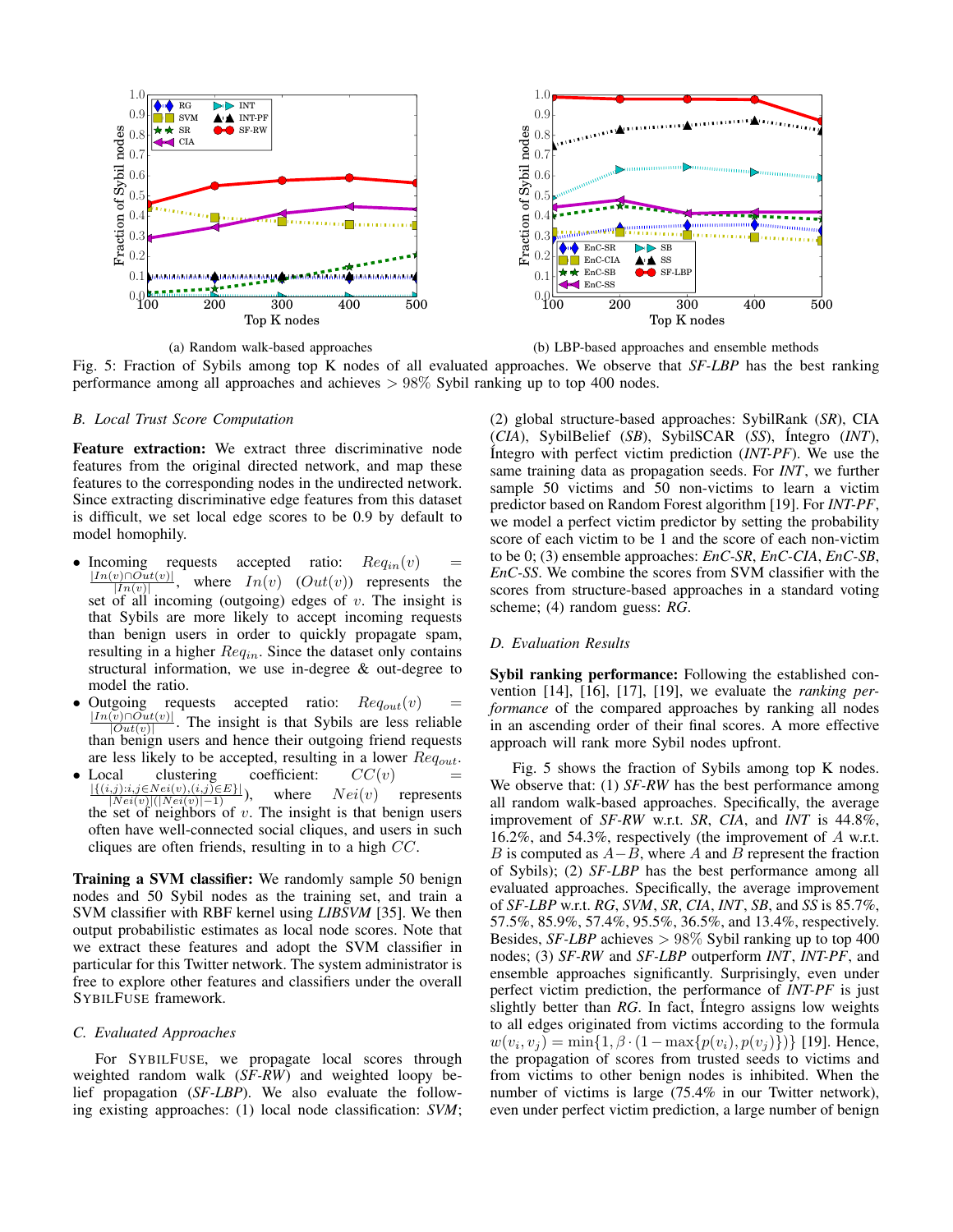

Fig. 6: Decomposition of top 500 nodes. We observe that *SF-LBP* has the best performance in ranking both isolated Sybils and Sybils in the largest connected component (LCC).

nodes will receive low final scores, including the victims and the benign nodes that are separated from propagation seeds by victims. This problem becomes worse in practice since it is impossible to have perfect victim prediction. For *INT*, the victim predictor has 18.3% precision and 19.6% recall, and we can see that *INT* has nearly 0 Sybil ranking capability. In short, *INT* has very limited performance when the number of victims is large or the victim predictor is inaccurate.

Measuring the composition of top-ranked Sybils: We study the power of each approach in ranking different types of Sybils: isolated Sybils (*Isolated*), Sybils in the largest connected component (*LCC*), and Sybils in small, connected groups (*Others*). Fig. 6 shows the decomposition of top 500 nodes. We omit *INT* and *INT-PF* due to their very limited performance. We observe that: (1) local node classification approach (*SVM*) is more powerful in ranking isolated Sybils (74.6% of all Sybils ranked by *SVM*); (2) global structurebased approaches are more powerful in ranking Sybils in the LCC (71.2%, 66.4%, 62.4%, and 71.6% of all Sybils ranked by *SR*, *CIA*, *SB*, and *SS*, respectively); (3) *SF-LBP* has the best performance in ranking both isolated Sybils and Sybils in the LCC.

Summary: In summary, SYBILFUSE methods (*SF-RW*, *SF-LBP*) significantly outperform existing approaches in terms of Sybil ranking, and the most effective approach is to propagate local trust scores from local classifiers through weighted loopy belief propagation (*SF-LBP*).

# VI. LARGE-SCALE LABELED TWITTER EVALUATION

We further evaluate SYBILFUSE against state-of-the-art approaches in a real-world, large-scale, labeled Twitter network comprising over 20 million nodes and 256 million edges.

# *A. Ground Truth Collection*

We obtained a snapshot of the Twitter follower network from [38]. Similar to Section V-A, we preprocessed the original directed network to an undirected network by only retaining bi-directional edges. After preprocessing, the network consists of 21,297,772 nodes and 265,025,545 edges. To collect ground truth, we re-crawled every account using Twitter's API, which told us the account status. We found that 145,156 (0.7%) nodes were suspended by Twitter, 1,911,482 (9.0%) nodes were deleted, and the rest were still active. We treated the suspended accounts as Sybil nodes and the active accounts as benign nodes. For the deleted accounts, since we were not sure whether they were deleted by users or by Twitter, we did not include them in the training and evaluation.

## *B. Network Structure Measurement*

We adopt *modularity* [39], ranging from -0.5 to 1, to quantify if a network partition can be viewed as two communities. Clauset et al. [40] concluded that modularity  $> 0.3$  indicates a significant community structure. However, we find that the partition consisting of the benign and Sybil regions only has modularity 0.0042. Thus, the two regions cannot be viewed as separate communities. Next, we show two reasons:

*(1) Half of Sybils are isolated:* In total, we find 77,917 connected components in the Sybil region. Among them, 50% of Sybils are isolated, 45% of Sybils form a largest connected component, and the rest of Sybils form small connected components whose sizes are less than 20. Furthermore, we find that the modularity of the partition consisting of the benign region and the largest Sybil connected component is still only 0.0046, which means that even this largest connected component cannot be viewed as a community.

*(2) Large number of attack edges:* In total, there are 18,414,469 attack edges, which means each Sybil node successfully attacks around 127 benign nodes on average. Furthermore, we find that the number of neighbors of both benign and Sybil nodes follow long-tail distributions, which is also widely observed in other OSNs such as LiveJournal [41] and Google+ [42]. Thus, we speculate that Sybils are imitating the benign region to evade automatic detection. Besides, 90% of attack edges concentrate on 3% of benign nodes. Thus, we speculate that such nodes are celebrities that tend to follow back any account that follows them.

Note that these structural properties of Sybil nodes in our Twitter network match those in another large-scale Twitter network [22] and those in the RenRen network [20], which indicates the representativeness of our observations. As a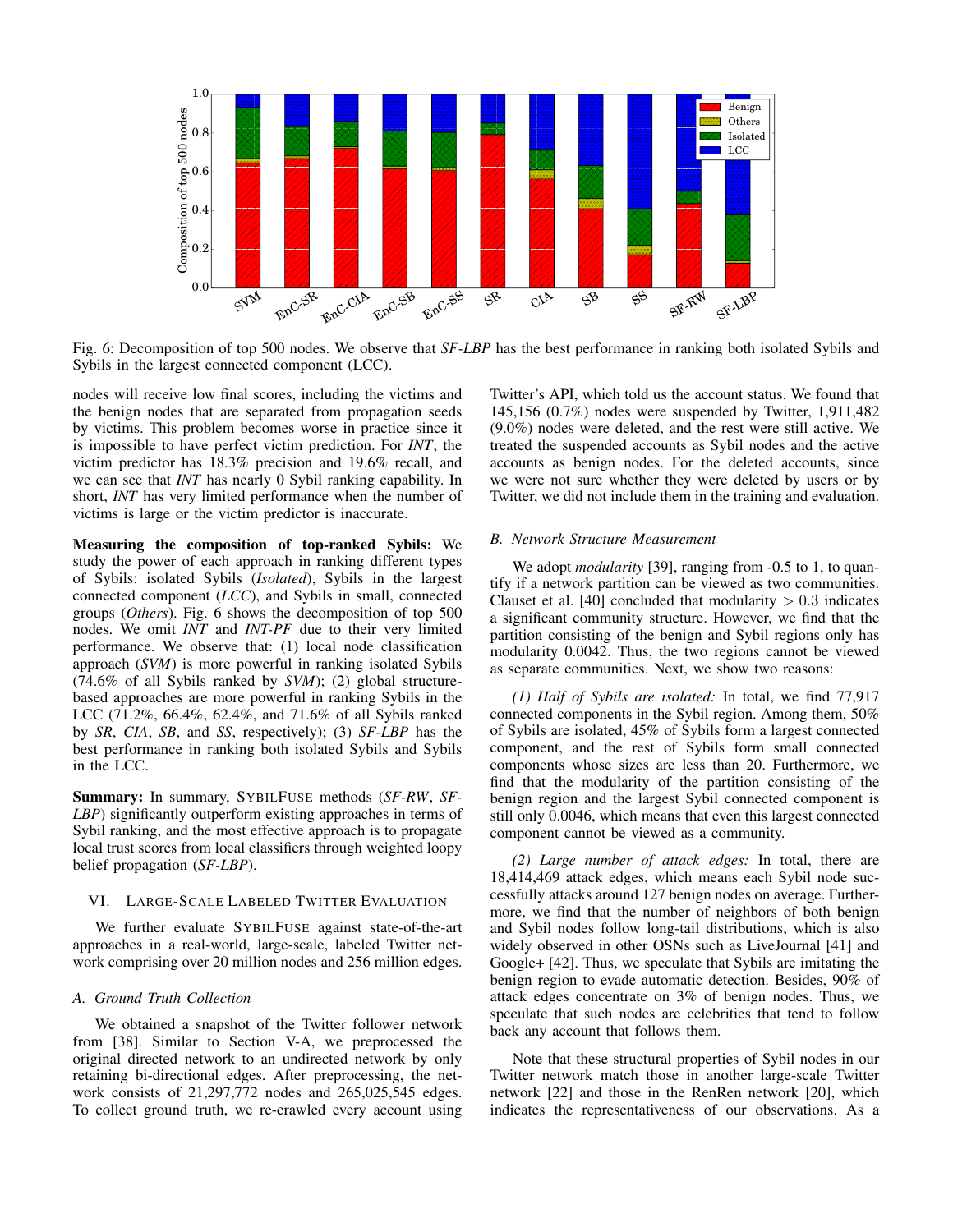

result, the assumptions that existing approaches require are not satisfied, leading to their limited performance (Section VI-D)

#### *C. Local Trust Score Computation*

We extract the same set of features as Section V-B. Fig. 7 shows the scatter plot of  $Req_{out}$  vs.  $Req_{in}$  and the CDF plot of CC. As expected, Sybil nodes tend to have a higher  $Req<sub>in</sub>$ , a lower  $Req<sub>out</sub>$ , and a lower  $CC$ . We randomly sample 3,000 benign nodes and 3,000 Sybil nodes, and train a SVM classifier using *LIBSVM* [35]. We then output probabilistic estimates as local node scores. Since extracting discriminative edge features from this dataset is difficult, we set local edge scores to be 0.9 by default to model homophily.

## *D. Evaluation Results*

Following the notations in Section V-C and the established convention [14], [16], [17], [19], we evaluate the *ranking performance* of SYBILFUSE approaches (*SF-RW*, *SF-LBP*) against state-of-the-art Sybil defense approaches *SR*, *CIA*, *INT*, *INT-PF*, *SB*, and *SS* (we follow the same notation as Sec. V-C). We measure two metrics: (1) AUC; (2) fraction of Sybils among top K ranked nodes.

Table I shows the AUC of the evaluated approaches and Fig. 8 shows the fraction of Sybils among top K nodes. We observe that: (1) *SF-RW* has the best AUC among all random walk-based approaches. Specifically, the improvement of *SF-RW* w.r.t. *SR*, *CIA*, *INT*, and *INT-PF* is 0.24, 0.01, 0.33, and 0.27, respectively (measured as A − B); (2) *SF-LBP* has the best AUC among all evaluated approaches. Specifically, the average improvement of *SF-LBP* w.r.t. *SR*, *CIA*, *INT*, *INT-PF*, *SB*, and *SS* is 0.28, 0.05, 0.37, 0.31, 0.11, and 0.11, respectively; (3) *SF-LBP* outperforms state-of-the-art Sybil defenses significantly in terms of Sybil ranking. Specifically, among the top 1K nodes, the Sybil ranking improvement of *SF-LBP* w.r.t. *SR*, *CIA*, *INT*, *INT-PF*, *SB*, and *SS* is 54.8%, 46.5%, 55.1%, 55.1%, 55.1%, 53.9%, and 55.1%, respectively.

## *E. Limitations in Twitter's Sybil Detection Policy*

Recall that we obtained our ground truth based on whether the account was active or suspended by Twitter. Thus, it is possible that some accounts are actually Sybil but evade Twitter's detection policy. To test this, we manually examined the top 100 accounts, of which 71 were suspended and 29



Fig. 8: Fraction of Sybils in the large-scale Twitter network

were active. Among the 29 active accounts, we found: (1) 3 benign accounts, with a long timeline and diverse tweets; (2) 24 Sybil accounts, with common low-quality profile pictures and spam tweets; (3) 2 suspicious accounts with protected information. *These 24 (24/29=82.8%) active Sybil accounts evaded Twitter's detection policy but were successfully captured by* SYBILFUSE*'s ranking mechanism.*

#### VII. DISCUSSION

Resilience against social churn: According to [43], existing Sybil defenses such as SybilInfer [13] and SybilRank [14] are vulnerable to the churn in social graphs. To attack these systems, [43] considers churn in attack edges by gradually moving the attack edges closer to the trusted seeds, so that the seed-based score propagation will eventually fail. The success of this temporal attack requires two assumptions: (1) the attacker knows the location of the trusted seeds in the social graph; (2) the location of the trusted seeds will not change drastically for a certain period of time, so that the attacker has enough time to perform the attack. However, we propose that the system administrator can frequently change the trusted seeds and rerun the detection program. Furthermore, SYBILFUSE does not start propagation from the trusted seeds. Instead, SYBILFUSE computes local scores for all nodes and propagates these scores. As a result, the attacker does not have a direction for moving the attack edges gradually.

Strategic adversaries: Strategic adversaries who are aware of the features used in SYBILFUSE's local classifiers may attempt to evade detection by changing attack strategies. SYBILFUSE's multi-layer protection restricts such possibilities by combining heterogeneous information sources. Specifically, if the attacker aims to evade the detection of local node classifier by mimicking the local features of benign users (i.e., lower  $Req_{in}$ , higher  $Req_{out}$ , and higher  $CC$ ), he needs to establish more connections between Sybil identities. Consequently, Sybils will be much more densely connected, and the trust score propagation module (Fig. 2) will be more effective to detect them. Machine learning in these adversarial scenarios remains a challenging problem for the research community. In general, we advocate periodically retraining the local classifiers to respond to the dynamics of attack behaviors.